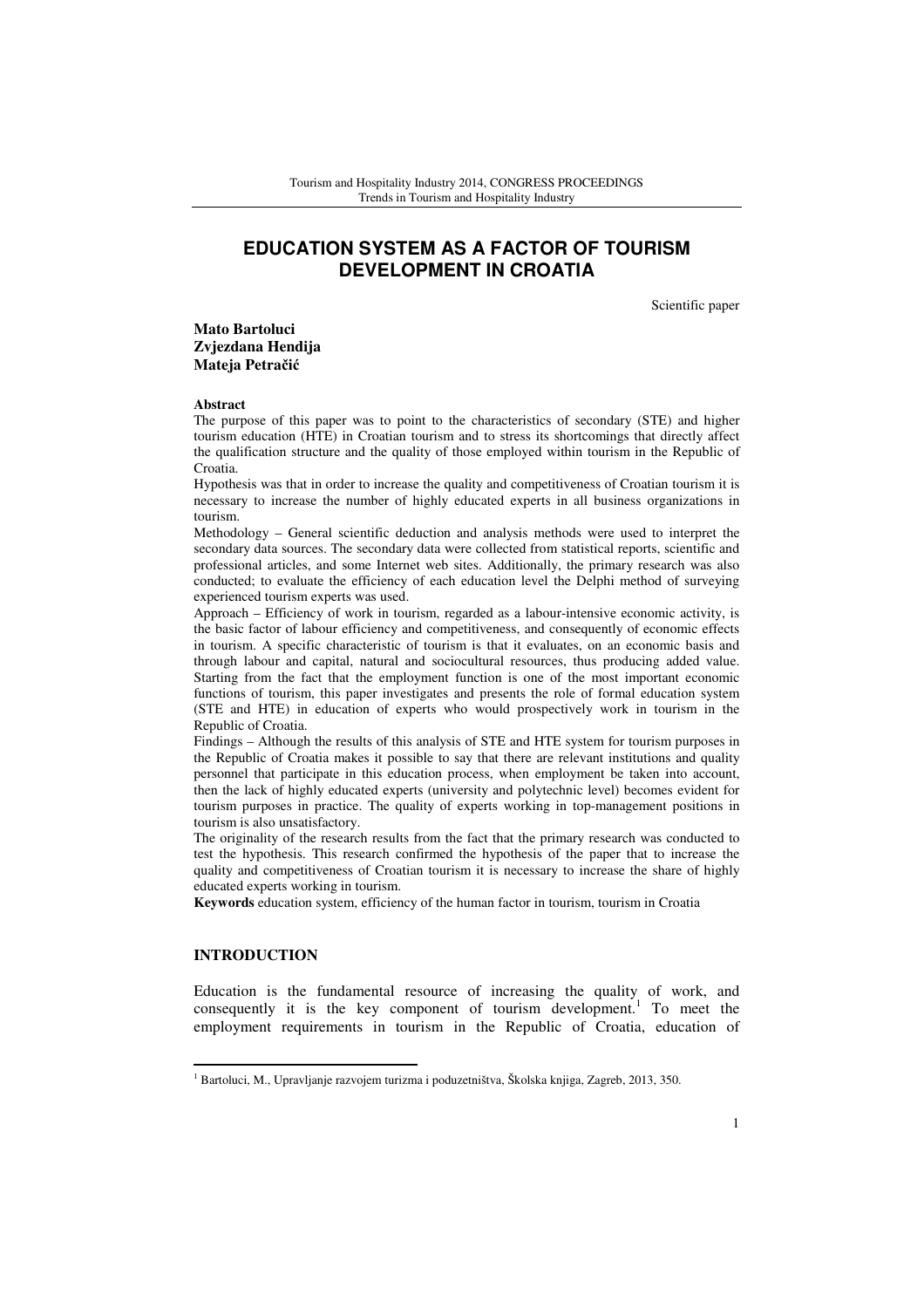prospective employees is realized at three schooling levels: the secondary and higher education within the system of formal education on the one hand, and as informal education on the other. Such lifelong education implies expert improvement after regular education and is most frequently realized according to the work-and-study scheme. This type of scheme implies education through special courses and is not frequently pursued, which does not decrease its importance in tourism.

By critically analysing the formal education system in Croatian tourism, the goal of this paper was to point to its characteristics and to stress its shortcomings that directly affect the qualification structure and the quality of those employed within tourism in the Republic of Croatia. Since the quality of education is not the same at all levels, this directly results in inadequate qualifications of people employed in tourism in Croatia. Tourism is globally known for its capability to absorb large numbers of unqualified workers<sup>3</sup>, as well as workers with lower qualifications<sup>4</sup>, and this is particularly expressed in Croatia. This statement can be corroborated by the official statistical data for the year 2012. Highly educated workers (polytechnic and university education) amount to only 13% of the people employed in accommodation and food services. Only 17% workers are qualified for such jobs, and most workers have secondary education (55%), which points to the importance of secondary vocational tourism schools. As much as 15% of workers employed in Croatian tourism are unskiled, unqualified and semi-qualified workers.<sup>5</sup> Unfavourable qualification structure of employees is frequently said to be one of the biggest problems of Croatian tourism.<sup>6</sup> Such a finding should be complemented by the information regarding the quality of their work, regardless of the obtained qualifications for certain jobs, this quality being directly affected by the education system focusing on the requirements of tourism that is consequently in the focus of investigation in this paper.

The aim of this paper was to identify the efficiency of the secondary and higher education in Croatian tourism. From this aim the research hypothesis was derived that in order to increase the quality and competitiveness of Croatian tourism it is necessary to increase the number of highly educated experts in all business organizations in tourism. General scientific deduction and analysis methods were used to interpret the secondary data sources. The secondary data were collected from statistical reports, scientific and professional articles, and some Internet web sites. Additionally, for the purpose of testing the hypothesis of this study, the primary research was also conducted. To evaluate the efficiency of each education level in tourism the Delphi method of surveying the experts in tourism was used. The research was carried out from  $3<sup>rd</sup>$  to  $15<sup>th</sup>$  December 2013 through electronic mail on the population of 52

l

<sup>&</sup>lt;sup>2</sup> Opačić, V. S., Bogdan, Lj., "Problems of Employment in Catering and Tourism". Proceedings of the Međimurje University of Apllied Sciences in Čakovec. 1(1). Retrived: 20 January 2012 from: http://hrcak.srce.hr/55557. 2010, 1.

<sup>&</sup>lt;sup>3</sup> Cooper, C., Hall, M., Contemporary Tourism: An International Approach. Elesevier, Butterworth-Heineman, 2008, 298.

<sup>4</sup> Costa, C., Carvalho, I., Cacador, S., Breda, Z., Future higher Education in Tourism Studies and the Labor Market: Gender Perspectives on Expectations and Experiences", In: Prebežac, D., Schott, C., Sheldon, P. The Tourism Education Futures Initiative – Activating Change in Tourism Education. Routledge, London and New York, 2014, 194.

<sup>5</sup> CBSa, Croatian Bureau of Statistics, Statistical Yearbook of Tourism Statistics, Zagreb, 2013, 144.

<sup>6</sup> Bartoluci, M., Upravljanje razvojem turizma i poduzetništva, Školska knjiga, Zagreb, 2013, 350, 42.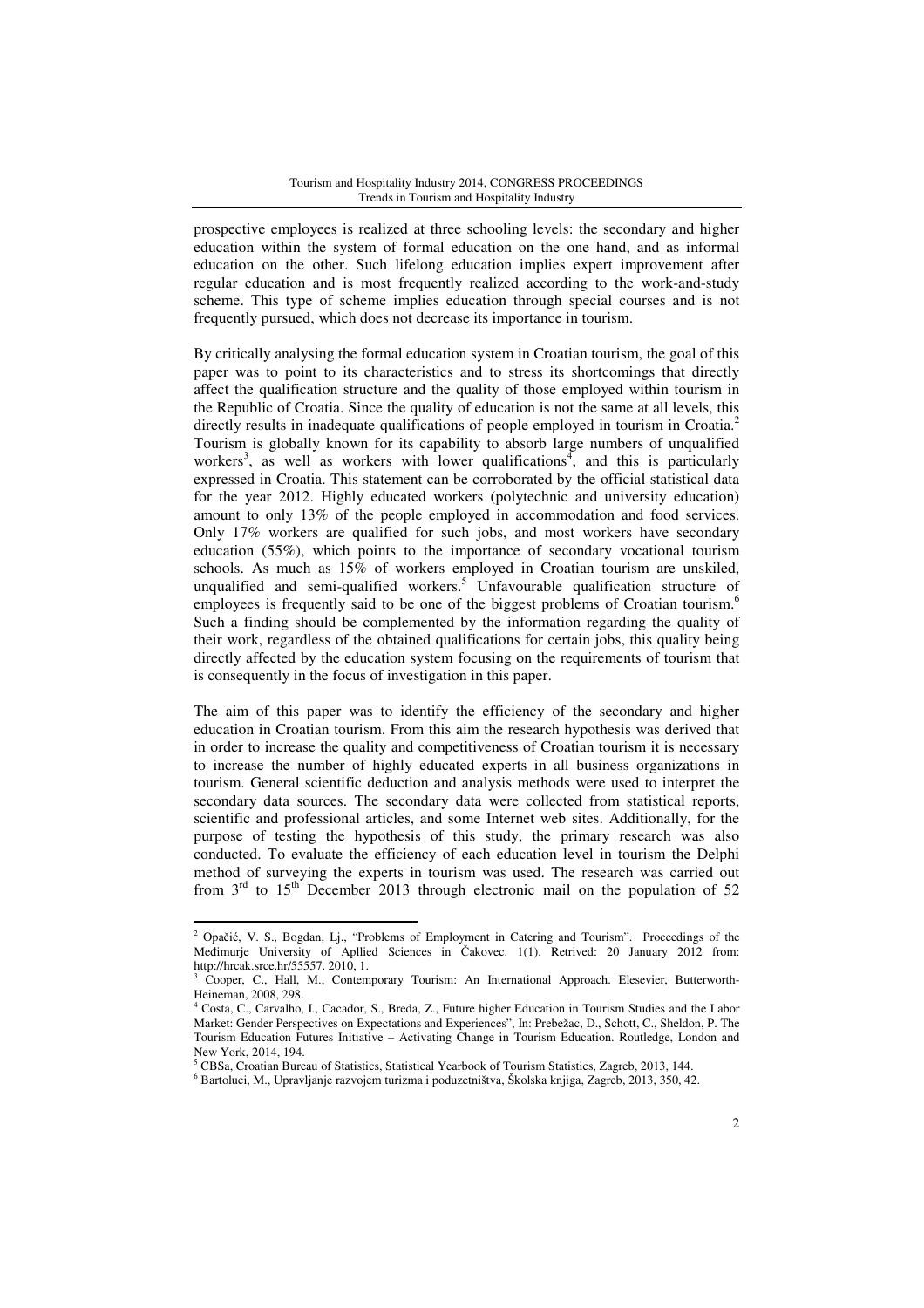experienced tourism experts of different profiles. In total, 35 of the responses were received, giving a representative response rate 67% and a valid sample for research having in mind a relatively small population of experts. In the structure of the sample, 57% of the respondents in this research were tourism experts from scientific and education institutions, 14% were from public administration (Ministry of Tourism, state and local governments and similar institutions), 23% were from business (travel agencies, hotels, etc.) and 6% of the respondents were from the tourism boards, thus covering all areas relevant for tourism. The structured questionnaire consisted of six main questions, five of which were close-ended with answers offered. The subjects were asked to evaluate certain elements on a five-point Likert scale, ranging from one (very bad) to five (very good). Although questionnaires were distributed by e-mail to the known respondents, the results were statistically processed on an anonymous basis. The open-ended question served to collect useful suggestions of the subjects regarding the Croatian education system aimed at educating the personnel necessary within tourism. A portion of the yielded results from this primary research regarding the quality of formal education for tourism and the quality of employed persons in Croatian tourism are analysed in this paper. Another, very short, primary research was done on the graduate fifth-year students of Tourism at the Faculty of Economics  $\&$  Business from Zagreb in the academic year 2013/2014 with the aim to determine the reasons for choosing to study tourism. The data were collected by using an anonymous questionnaire that contained four close-ended questions. In total, 66 responses were collected.

# **SECONDARY TOURISM EDUCATION (STE) IN CROATIA**

 $\overline{a}$ 

STE in the Republic of Croatia is realized at 18 specialized vocational schools. These schools have different names, e.g. catering-tourism, hotel-tourism or economics-trade and catering school, etc. and offer programmes of different duration (from three to four years) and contents, depending on the profile of occupations for which the students are educated. The only available piece of information pointing to the quality of secondary schooling in Croatia is the Decision Regarding per Curriculum and per School Quotas for the Enrolment into the First Form of Secondary Schools in the Academic Year 2013/2014, published by the Ministry of Science, Education and Sports of the Republic of Croatia<sup>7</sup> . The granted enrolment quota of 2,829 students into 18 vocation tourism schools amounts to 5% of the total planned quota of students enrolled in secondary schools in Croatia for the academic year 2013/2014. The planned enrolment per school was between 140 and 252 students. Besides these schools whose orientation is completely on tourism, tourism-oriented curricula are realized in 86 other secondary schools, mostly in comprehensive schools or secondary schools of economics, for which the intake quota for 3,188 students was planned; however, classes with a smaller number of students are planned in these schools. The intake quota totalling 6,017 students was planned for vocational schools in tourism at 104 secondary schools, which

<sup>7</sup> MSESRC, Ministry of science, education and sports of the Republic of Croatia (MZOS; Ministarstvo znanosti, obrazovanja i športa). Odluka o upisu učenika u I. razred srednje škole u školskoj godini 2013./2014. Zagreb: published at 26 April 2013. Retrived: 10 September 2013 from: http://public.mzos.hr/Default.aspx?art=12406&sec=3339. 2013.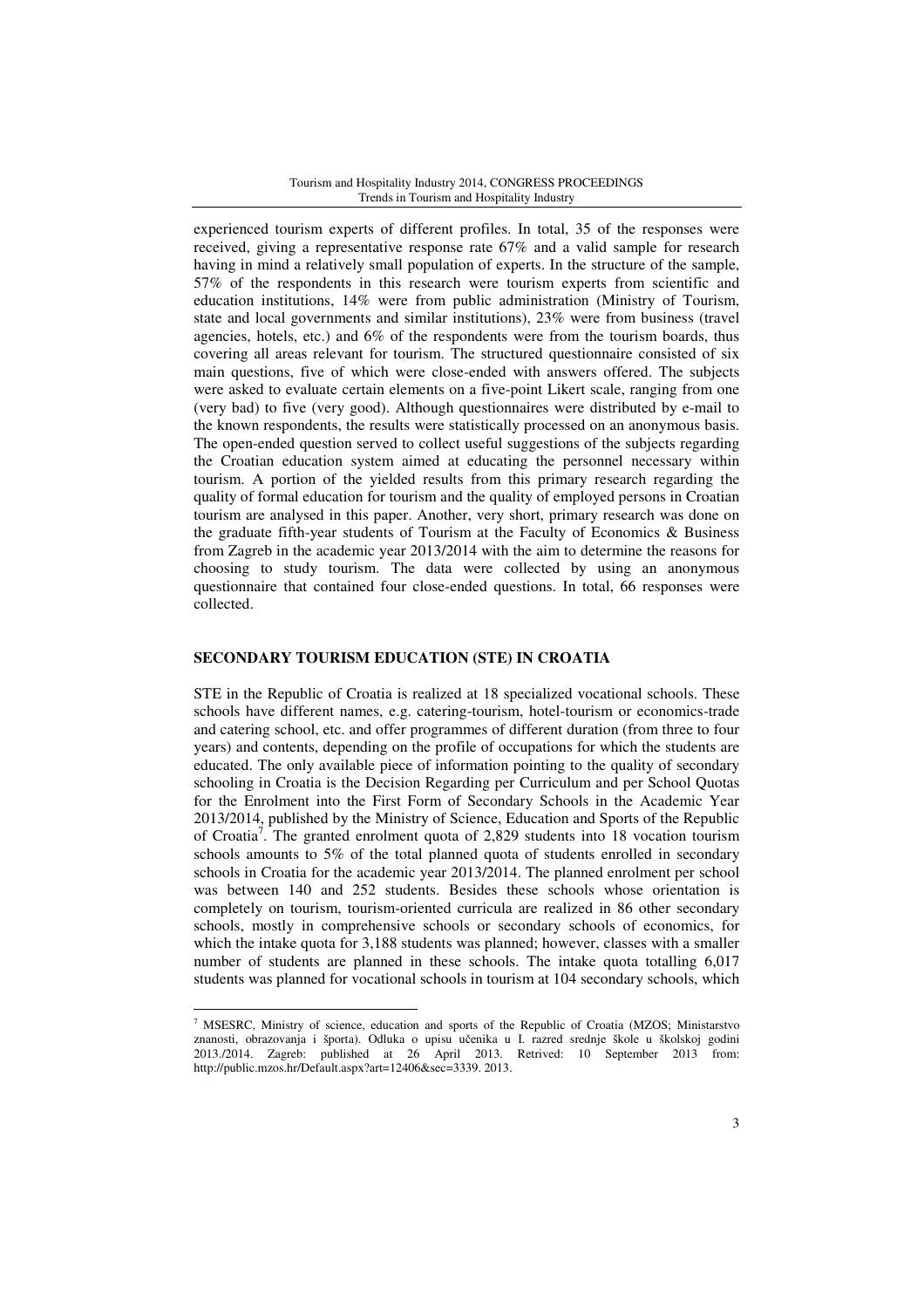represents 10.8% of the enrolment quota of all secondary schools in Croatia in analised academic year. At this education level there are five basic occupations for which the students are most frequently educated  $-$  cook (34% of the enrolment quota), waiter  $(24\%)$ , hospitality-tourism technician  $(16\%)$ , tourism-hospitality commercialist  $(10\%)$ and pastry cook (7%). The analysis of tourism-focused curricula has shown that they are mostly meant to incorporate the study of a single foreign language, while the study of other foreign languages has been planned only for the programmes for hospitalitycommercialists and hospitality-technicians, which is confusing if one takes into account the fact that about 90% of the total tourism overnight stays in Croatia are realized by foreign tourists.<sup>8</sup> These personnel are frequently going to be in direct contact with the guests, among which foreign guests dominate. Further, some other special skills (e.g. necessary for the personnel working in wellness, the personnel rendering services connected with adventurism or a special diet, etc.) and contemporary knowledge (especially the knowledge of information technologies) are not planned in these curricula. This shows that such curricula do not follow market trends in which diversification occurs on a daily basis due to the diversification of tourism offer in other competitive tourism countries, which ultimately leads to strong polarization of tourism interests and needs. For example, research on personnel having this education level in the European Union (EU) shows that employers increasingly more frequently seek the knowledge of information technologies and multifunctional expertise, i.e. the so-called "multitasking" skills (maids and cooks, and similar combinations), which is a direct consequence of the dominance of small and medium entrepreneurs in the HORECA sector within the EU.<sup>9</sup> Also, they simultaneously demand a significantly wider spectrum of professional training than the one to be found in the Republic of Croatia.<sup>10</sup> According to the latest forecasts of renowned tourism experts from all over the world in the year 2030 new knowledge and new skills will be sought from those employed in tourism for jobs that are nowadays not yet known and not yet recognized in a tourism market. $^{11}$ 

The primary research done with the domestic tourism experts regarding the versatility of tourism-oriented curricula at STE level in Croatia showed that these curricula received a low average mark of 2.7. Assuming that such an evenly limited structure of curricula also points to their quality and poor adaptation to market needs, as much as 40% of the experts regarded these curricula as unsatisfactory and gave them very low marks (1 and 2), which is presented in Figure 1.

l

<sup>8</sup> CBSb, Croatian Bureau of Statistics, Tourism – cumulative data, First Release, Number 4.3.2/11. Zagreb. Retrived: 10 December 2013 from: http://www.dzs.hr/. 2013.

<sup>9</sup> CEDEFOP, the European Centre for the Development of Vocational Training. Trends and skill needs in tourism, Luxembourg. Retrived: 10 Januray 2012 from: http://www.cedefop.europa.eu/etv/upload/ information\_resources/bookshop/472/5165\_en.pdf. 2005.

Bartoluci, M., Hendija, Z., Budimski, V., "Specific aspects of tourism education system in the Republic of Croatia", 2nd Advances on Hospitality and Tourism Marketing & Management Conference. CD from International conference, 31 May 2012 – 3 June 2012, Corfu Greece, 2012, 3.

<sup>&</sup>lt;sup>11</sup> Sheldon, P., Prebežac, D., Fesenmaier, D., R., The Tourism Education Futures Initiative: An Introduction. In: Prebežac, D., Schott, C., Sheldon, P. The Tourism Education Futures Initiative – Activating Change in Tourism Education. Routledge, London and New York, 2014, 1.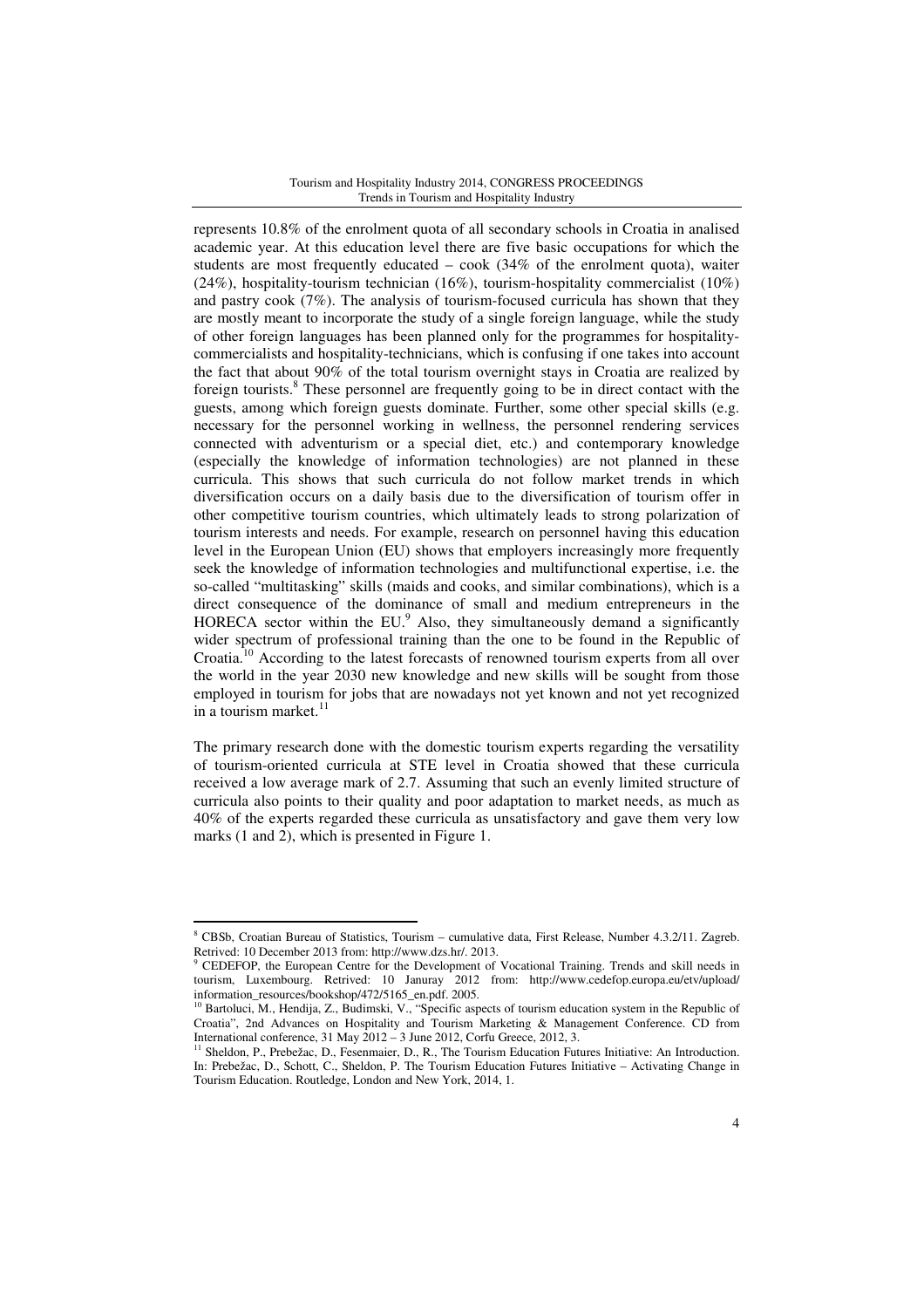





Source: authors, 2013, Zagreb.

A very important element in vocational education of the personnel needed in tourism are practice classes, the existing ones being evaluated by the subjects in this research with a very low mark  $(2.8)$ , as presented in Figure 2. As for the analysis of the structure of marks, the share of low marks was high (43% of the experts evaluated the existing practice classes with marks 1 and 2), which points to the fact that the existing organization and quality of practical training does not meet the market needs.





Source: authors, 2013, Zagreb.

The dissatisfactory quality of the secondary-school-educated personnel working in tourism and the range of practical training included in curricula realized in secondary tourism-oriented schools resulted in dissatisfaction of employers with the quality of the personnel. The most frequent comments of employers at the recently held  $16<sup>th</sup>$ Congress of hotel managers in Zagreb (December 2013) related to the fact that the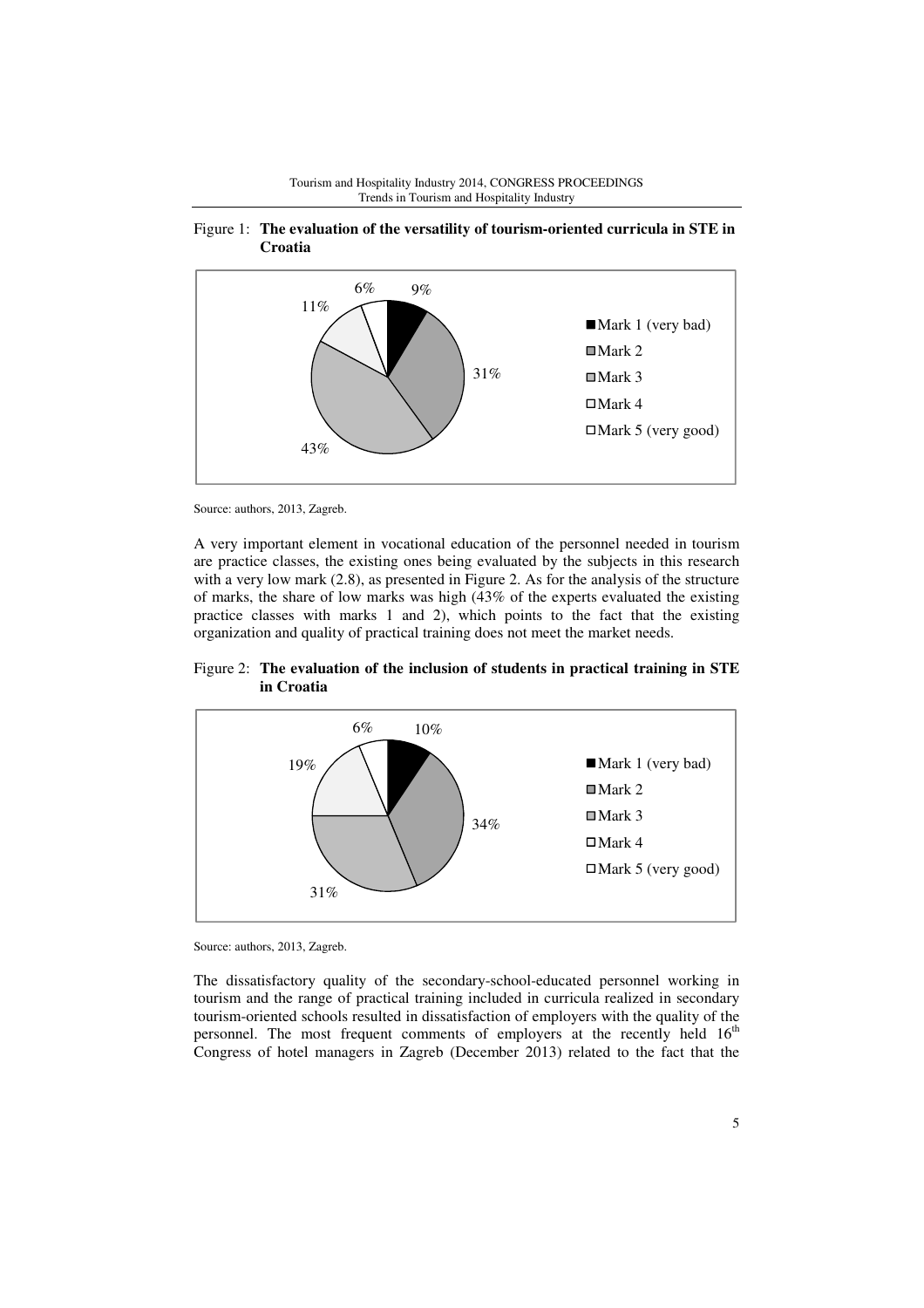people they employed, e.g. cooks, waiters and maids, i.e. the occupations most frequently represented in vocational schools curricula, were insufficiently educated.<sup>12</sup>

Technical support in secondary schools received a below-average mark of 2.8. Although the teachers who realize the classes in vocational schools received a somewhat higher average mark of 3.4 by the experts, i.e. the subjects in this research, this mark should still be regarded as low, because the teachers are the fundamental carriers of vocational education for occupations that dominate in Croatian tourism.

The comparison of the obtained results of the primary research with the earlier evaluation of STE in the Republic of Croatia by Mičić points to the chronic shortcomings of this system, and these shortcoming come down to the following: the lack of qualified teachers conducting classes and professional training in tourism; inadequate technical support in schools (which influences the quality of classes and realization of the planned programmes); limitation of the connection between the public and private sector in general, significant lack, due to the unfavourable general economic situation in the country, of scholarships, granted by private entrepreneurs, for students in vocational occupations in tourism.<sup>13</sup> Acquiring theoretical knowledge is still the dominant teaching practice, and there are not enough practical training classes. The basic problem of vocational education in tourism in the Republic of Croatia results precisely from the poor connection between education system and practice and vice versa. Internal vocational training is also neglected as a permanent quality enhancement programme, as well as the lifelong education programmes. The result of this is the low mark of the quality of experts and qualified workers in tourism (secondary school education, skilled worker qualifications, etc.) presented in Table 1.

Total number of answers  $= 100\%$ Mark 5 Mark 4 Mark 3 Mark  $\mathfrak{D}$ Mark 1 (very (very good) bad) Quality of skilled workers in tourism in the Republic of Croatia 25.7 54.3 20.0 A sufficient number of skilled workers in tourism in the Republic of Croatia 17.6 44.2 35.3 2.9

Table 1: **Quality and a sufficient number of skilled workers in tourism in Croatia (in %)** 

Source: authors, 2013, Zagreb.

<sup>&</sup>lt;sup>12</sup> Plješa, S., Hotelijeri: fale nam kadrovi, Zagreb: Privredni vjesnik. No. 3805. Published: 2 December 2013, 2013, 16.

<sup>&</sup>lt;sup>13</sup> Mičić, Z., Ljudski resursi u turizmu – jedan od ključnih razvojnih izazova. Cavtat, 25 – 27 October 2006 lecture at the congress "Days of Croatian Tourism". Retrived: 10 Januray 2012 from: http://www.mint.hr/UserDocsImages/micic\_cavtat06.pdf. 2006.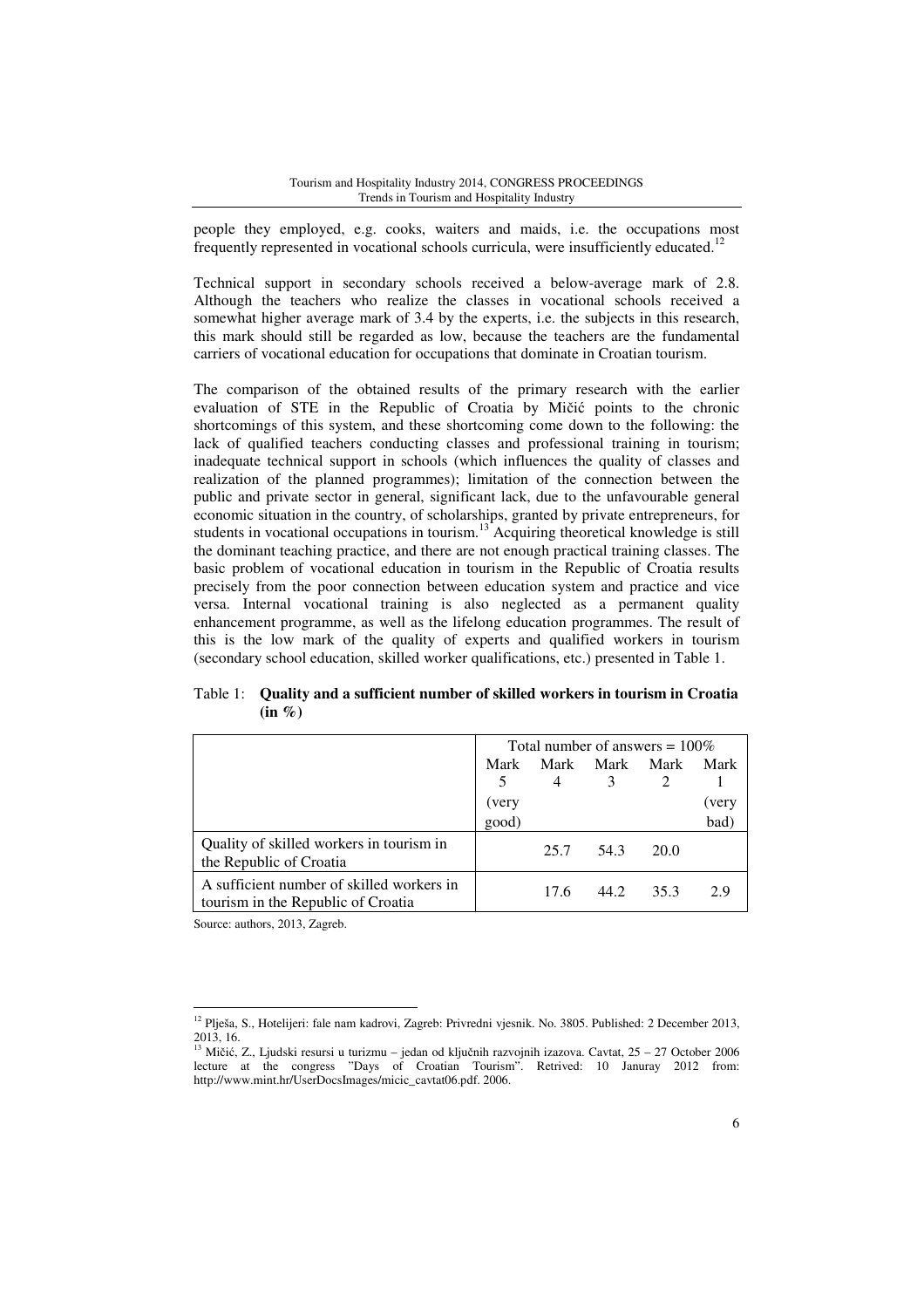Due to the relatively low marks given for the quality of curricula in secondary schools, the low mark received by the expert personnel (secondary school qualifications, skilled worker qualifications, etc.) employed in tourism for their quality was also expected. According to the results of our primary research, tourism experts, i.e. the subjects in primary research, gave them the average mark of 3.1. For every fifth subject, their quality of work does not deserve a higher mark than the modest 2, and 54% of the subjects were of the opinion that the quality of this personnel deserved the mark of 3. The number of these workers proved not to be satisfactory either, since the experts noticed the lack of such personnel in tourism (the mark of 1 was given by 3% of the experts and the mark of 2 by the additional  $35\%$ ). At the already mentioned  $16<sup>th</sup>$ Congress of hotel managers the lack of personnel in catering and hotel management  $(72\%$  in the food and drinks sector, 50% of workers who work at reception desks) was particularly emphasized.<sup>14</sup>

The last five years saw the weakening of interest of young people for vocational education in tourism since the share of students attending tourism-oriented pupils in the total number of all secondary school students decreased from 9 (in the academic year 2006/2007) to 8.7% (in the academic year 2009/2010).<sup>15</sup> The main shortcoming of STE is the poor interest of young people for such occupations.<sup>16</sup> It should be emphasized that Croatian government has depicted in time the problem of this poorer interest, and subsequently the Ministry of Tourism of the Republic of Croatia invested, in the period between 2008 and 2011, approximately 4.1 million euros into programmes aimed at encouraging STE, into technical support of secondary schools that educate such personnel and into granting the scholarships for students who wish to pursue their future careers in tourism.<sup>17</sup> Additionally, in December 2011 the Strategy of the Development of Croatian Tourism until the Year 2020 was completed, and in it special emphasis was put on human resources, i.e. on increasing the quality of personnel working in tourism.<sup>18</sup> In October 2013 the Suggestions for the Improvement of STE, issued by the Institute for Tourism in Zagreb, were presented $19$ , as well as the suggestions for founding the reference centres of excellence within the system of vocational education in tourism and catering, the so-called  $CapTure.^{20}$  Although some

l

<sup>14</sup> Plješa, S., Hotelijeri: fale nam kadrovi, Zagreb: Privredni vjesnik. No. 3805. Published: 2 December 2013, 2013, 16.

<sup>&</sup>lt;sup>15</sup> CBS, Croatian Bureau of Statistics, Statistical Yearbook of Tourism Statistics, Zagreb, 2012, 474.

<sup>&</sup>lt;sup>16</sup> Bartoluci, M., Hendija, Z., Budimski, V., "Specific aspects of tourism education system in the Republic of Croatia", 2nd Advances on Hospitality and Tourism Marketing & Management Conference. CD from International conference, 31 May 2012 – 3 June 2012, Corfu Greece, 2012, 12.

 $17$  MTRC, Ministry of Tourism of the Republic of Croatia. Novosti: Vijesti: Ministar Bajs potpisao ugovore o dodjeli 600 tisuća kuna bespovratnih potpora za projekte u programu "Turizam bez zapreka". Zagreb. Announced: 20 September 2009. Retrived: 10 Januray 2012 from: http://www.mint.hr/default.aspx?id=5606, 2009.

<sup>&</sup>lt;sup>18</sup> MTRC, Ministry of Tourism of the Republic of Croatia, Strategija razvoja turizma do 2020. godine. Bartoluci, M., Boranić-Živoder, S., Hendija, Z., Ivandić, N., Krešić, D., Marušić, Z., Telišman Košuta, N., Tomljenović, R., Trezner, Ž.: Čimbenici razvoja turizma u RH II: obrazovanje, suvremene tehnologije i inovacije, turističko posredovanje te marketing, promocija i imidž Hrvatske. Zagreb: Institut za turizam. 2011.

<sup>19</sup> Čorak, S., Tomljenović, R., Prijedlozi za unapređenje srednjoškolskog obrazovanja za potrebe turizma u Hrvatskoj. Institut za turizam, Zagreb, 2012.

<sup>&</sup>lt;sup>20</sup> MTRC, Ministry of Tourism of the Republic of Croatia. Centri izvrsnosti za jačanje konkurentnosti ljudskih potencijala u turizmu. Announced: 3 July 2013. Retrived: 16 December 2013 from: http://www.mint.hr/default.aspx?id=10107. 2013.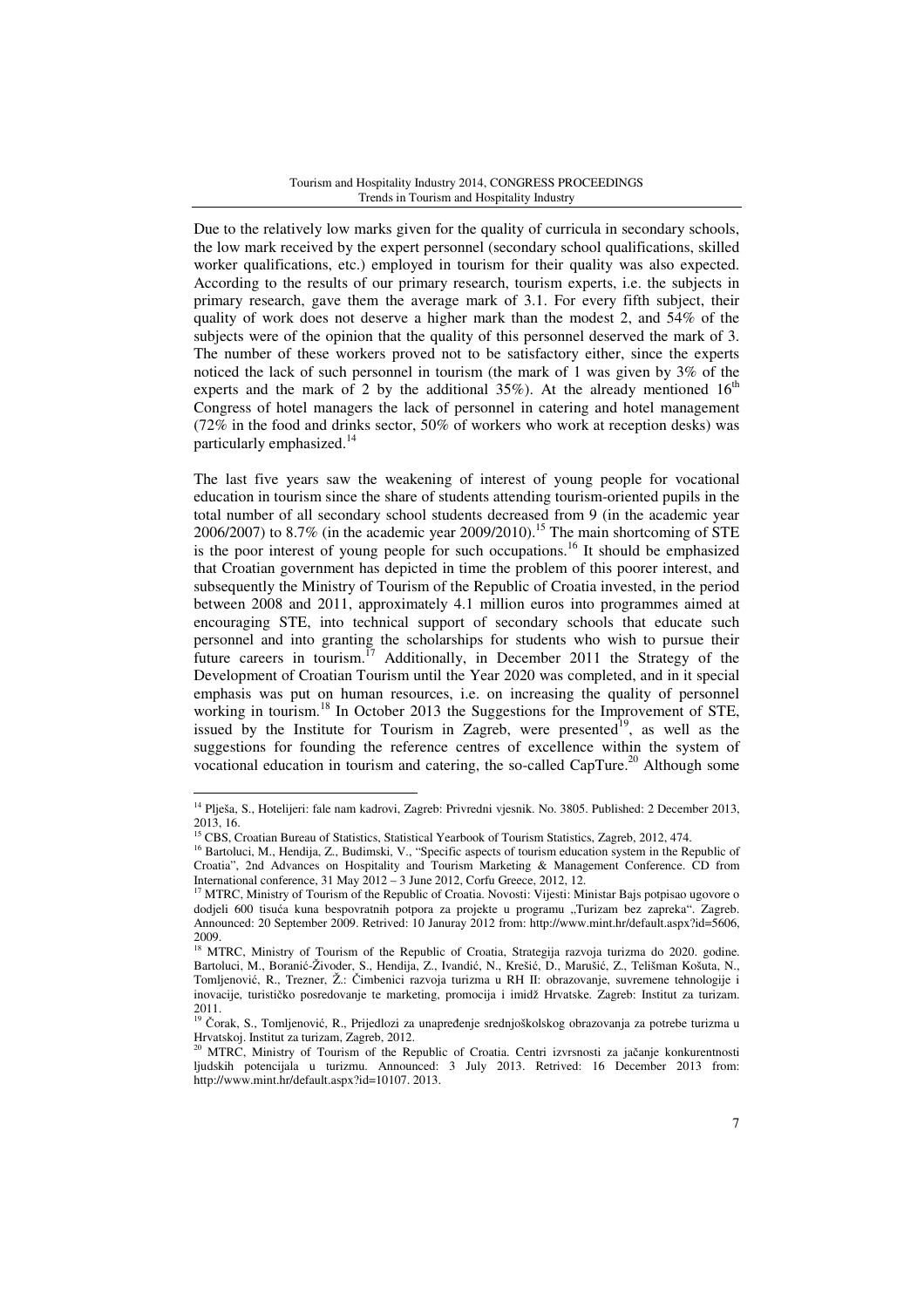measures for the improvement of STE system in the Republic of Croatia saw the light of day, the warning, however, should be stressed that the changes in education system are not yet evident, so that a relatively long time is necessary from its reformation to the moment when the results become visible in economy.

# **HIGHER TOURISM EDUCATION (HTE) IN CROATIA**

As most European countries, Croatia has joined the Bologna process in 2001 by implementing it into higher education system in 2005. All study programmes were coordinated according to the requests brought by this process, and all students who graduate from Bologna studies receive ECTS credits and are entitled to the diploma supplement that is valid within the EU, which gained more importance since  $1<sup>st</sup>$  July 2013 when Croatia became the member of the European Union. The Bologna system consists of three studying cycles – undergraduate, graduate and postgraduate studies, which determines the duration of studying (3-8 years), and the tourism studies in Croatia are organized accordingly.

Before conducting the analysis of HTE system in Croatia, it is necessary to emphasize the specifics of tourism studies. Globally, higher education system in the field of tourism is a relatively young discipline whose origins can be traced to the  $1960s$ <sup>21</sup> Similar studies were also organized in Croatia, i.e. in Opatija<sup>22</sup> and Zagreb<sup>23</sup>. In the world, at first, tourism was integrated into economics and geography studies, but later it was connected to some other scientific disciplines, such as sociology, anthropology and other social sciences. In Croatia, in its early starts, tourism study was mostly connected to the economics studies – it is usually taught within the economic faculties' programmes. However, since tourism is not yet regarded as a separate scientific field, the data concerning the tourism study is still quite scarce. The only available information is related to education programmes within the field of tourism, as well as to the institutions that conduct these programmes in the Republic of Croatia, whereas there is no information about the number of students that graduate from these institutions.

Why do students decide to study tourism? Most of them enrol in this study programme for all the wrong reasons, mostly because of adventurism and glamour<sup>24</sup>, because they perceive tourism through the prism of tourism journeys, of sunny beaches with the strong 'jet set' image. Many of them, completely unrealistically, expect to become top managers immediately upon graduation. However, the reality is completely different, since employment in tourism often has quite the opposite reality, not connected to the

<sup>&</sup>lt;sup>21</sup> Cooper, C., Shepherd, R., Westlake, J., Educating the Educators in Tourism - A Manual of Tourism and Hospitality Education. World Tourism Organization and University of Surrey and Hospitality Education, Madrid, 1996, 4.

 $22$  Avelini-Holjevac, I., "Trideseta godišnjica visokog školstva za poslove u turizmu i hotelijerstvu u Opatiji". Turizam, 39(4), 1991, 118.

<sup>23</sup> Čavlek, N., Bartoluci, M., Prebežac, D., Kesar, O., Turizam – ekonomske osnove i organizacijski sustav, Školska knjiga, Zagreb, 2011, 4.

<sup>&</sup>lt;sup>24</sup> Cooper, C., Shepherd, R., Westlake, J., Educating the Educators in Tourism - A Manual of Tourism and Hospitality Education. World Tourism Organization and University of Surrey and Hospitality Education, Madrid, 1996, 5.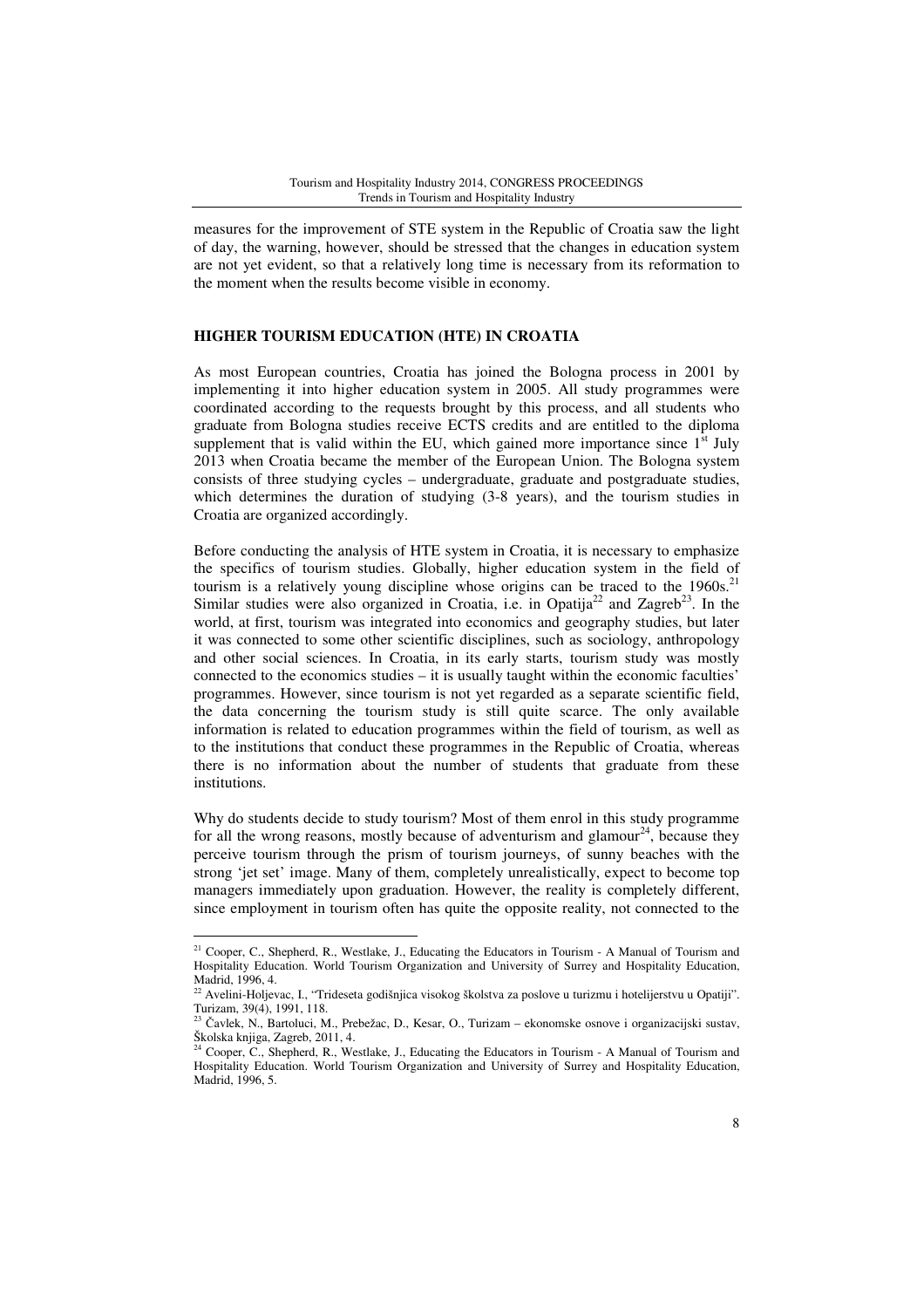illusions the students have when enrolling the faculties.<sup>25</sup> The other extreme is represented by the individuals that have no desire to search for employment within tourism industry, since they realize, immediately upon graduation, that these occupations have many disadvantages (seasonal and/or underpaid jobs, unstable working conditions, etc.). They decide to seek for safer and better paid jobs within some other services.<sup>26</sup> Some students are aware that tourism has positive impacts on economic growth, the increase in employment rate and environmental protection.<sup>27</sup> In order to collect the information concerning students' motivation to study tourism in the Republic of Croatia, in the academic year 2013/2014 the authors conducted a short research among the graduate students of tourism. The results showed that most of the students decided to study tourism because it is a large, growing, global economic activity (46% of students), because it contributes to Croatian economic growth (27%), because it offers the possibility to find a job during the time of global economic crisis and recession (16%) and because it enables the protection of Croatian natural resources (10%) alongside other less important reasons. These results give a clear picture of how young people in Croatia perceive their employment opportunities within tourism industry. Even though finding jobs in tourism is not easy, students still decide to study it and try to improve their opportunities to be competitive in the job market. This research confirmed the results of an earlier research (conducted in the academic year 2011/2012 when the questionnaire was circulated among 112 students of this study  $level<sup>28</sup>$ , which points to the actual interest of Croatian tertiary-level students for tourism studies and their wish to find a job in tourism upon graduation.

Nowadays, out of the total number of 122 colleges in Croatia, tourism is taught at 15 higher education institutions (8 faculties and 7 polytechnics).<sup>29</sup> Of these 15 institutions of higher education most are public institutions (11), and four are private. Contemporary HTE in Croatia is very complex and provides various possibilities of education and training. It is conducted at three levels of education – universities, polytechnics and colleges. The aforementioned 15 institutions are running 39 different tourism programmes, which represents the modest 3% of all study programmes that were approved by the Croatian Ministry of Science, Education and Sports in 2011.<sup>30</sup> Even though one could argue that there are many such study programmes in Croatia, it

<sup>&</sup>lt;sup>25</sup> Fidgeon, P. R., "Tourism education and curriculum design: A time for consolidation and review?" Tourism Management 31, 2010, 706.

<sup>26</sup> CEDEFOP, the European Centre for the Development of Vocational Training. Trends and skill needs in tourism, Luxembourg. Retrived: 10 Januray 2012 from: http://www.cedefop.europa.eu/etv/upload/ information\_resources/bookshop/472/5165\_en.pdf. 2005, 128.

Cooper, C., Shepherd, R., Westlake, J., Educating the Educators in Tourism - A Manual of Tourism and Hospitality Education. World Tourism Organization and University of Surrey and Hospitality Education, Madrid, 1996, 99.

<sup>&</sup>lt;sup>28</sup> Bartoluci, M., Hendija, Z., Budimski, V., "Specific aspects of tourism education system in the Republic of Croatia", 2nd Advances on Hospitality and Tourism Marketing & Management Conference. CD from International conference,  $31$  May  $2012 - 3$  June 2012, Corfu Greece, 2012, 5.

<sup>&</sup>lt;sup>29</sup> AZZVO, Agency for Science and Higher Education, Polazne osnove za mrežu visokih učilišta i studijskih programa u Republici Hrvatskoj, Retrived: 10 January 2012 from: http://www.azvo.hr/., 2010, 8.

<sup>30</sup> MTRC, Ministry of Tourism of the Republic of Croatia, Strategija razvoja turizma do 2020. godine. Bartoluci, M., Boranić-Živoder, S., Hendija, Z., Ivandić, N., Krešić, D., Marušić, Z., Telišman Košuta, N., Tomljenović, R., Trezner, Ž.: Čimbenici razvoja turizma u RH II: obrazovanje, suvremene tehnologije i inovacije, turističko posredovanje te marketing, promocija i imidž Hrvatske. Zagreb: Institut za turizam. 2011, 11.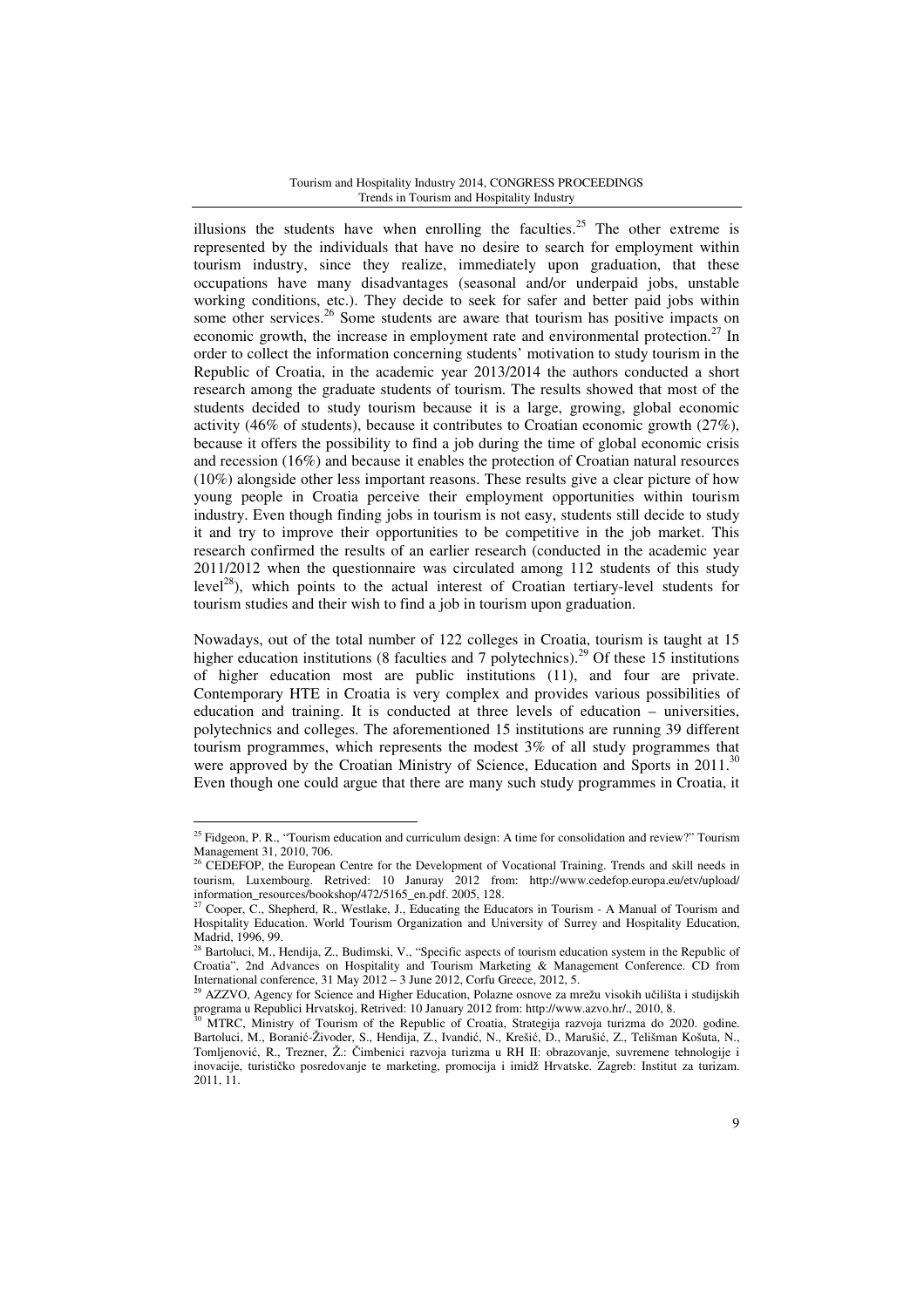is only after the comparison with a country like United Kingdom that the actual situation becomes visible. There were 1,160 study programmes in the field of tourism in that country in  $2008<sup>31</sup>$ , which were mostly interdisciplinary (economics, geography, communicology, event management, adventurism, sustainable development tourism, tourism journalism, tourism within public sector, food and tourism, tourism and pop music, Japanese and tourism, etc.), which makes it possible for British students to have better employment opportunities in tourism, which results in the better quality of services provided at all levels of tourism offer in United Kingdom.<sup>32</sup> The personnel with better tourism education enable all service providers to choose students with higher levels of educations, and experience shows that such employees are simultaneously more productive. $33$  This is also one of the main reasons because of which one should strive to increase the number of workers with higher education in Croatian tourism.

Of the previously mentioned tourism programmes, most or almost half (19 programmes) are realized at the low levels of tertiary education – 12 of them as professional studies and 7 programmes as undergraduate professional studies. The number of tourism programmes is inversely proportionate to the level of studying as are the variations in the number of students. The number of students declines with the increase of the level of education. Graduate study implies 13 programmes that are mostly realized (11 of them) as university studies, whereas postgraduate tourism studies imply seven programmes, all of which are taught exclusively at universities.<sup>34</sup> Only a small number of students decide to study at postgraduate studies (partially because of the personal financial reasons). As for the programme contents, most programmes (11 of 39) are in the field of management (management in tourism, tourism management, sustainable development management, rural tourism management, etc.). Such programmes are mostly realized at all community colleges, mostly at lower study levels (professional ones). HTE in the Republic of Croatia is mostly directed towards education of various profiles of managers, but also of other highly educated experts for the areas like finances, book-keeping, public procurement, planning and analysis, auditing, controlling, marketing, etc. This is the reason why graduate students can find a job in other areas as well. The second most represented study programme is business economics with the major in tourism (8 programmes), which predominates at all universities. There are 7 programmes that are related to culture in tourism. Besides that, tourism study in the Republic of Croatia is connected with health, sport, agriculture, ecology, small and medium entrepreneurship, etc. When comparing the study programmes of various higher education institutions that educate students for work in tourism industry in the Republic of Croatia, it is possible to conclude that education at all levels (college, undergraduate and graduate study) is

<sup>&</sup>lt;sup>31</sup> Fidgeon, P.R., "Tourism education and curriculum design: A time for consolidation and review?" Tourism Management 31, 2010, 706.

<sup>&</sup>lt;sup>32</sup> Bartoluci, M., Hendija, Z., Budimski, V., "Specific aspects of tourism education system in the Republic of Croatia", 2nd Advances on Hospitality and Tourism Marketing & Management Conference. CD from International conference, 31 May 2012 – 3 June 2012, Corfu Greece, 2012, 5.

<sup>&</sup>lt;sup>33</sup> Fidgeon, P.R., "Tourism education and curriculum design: A time for consolidation and review?" Tourism Management 31, 2010, 707.

<sup>&</sup>lt;sup>34</sup> Bartoluci, M., Hendija, Z., Budimski, V., "Specific aspects of tourism education system in the Republic of Croatia", 2nd Advances on Hospitality and Tourism Marketing & Management Conference. CD from International conference, 31 May 2012 – 3 June 2012, Corfu Greece, 2012, 5.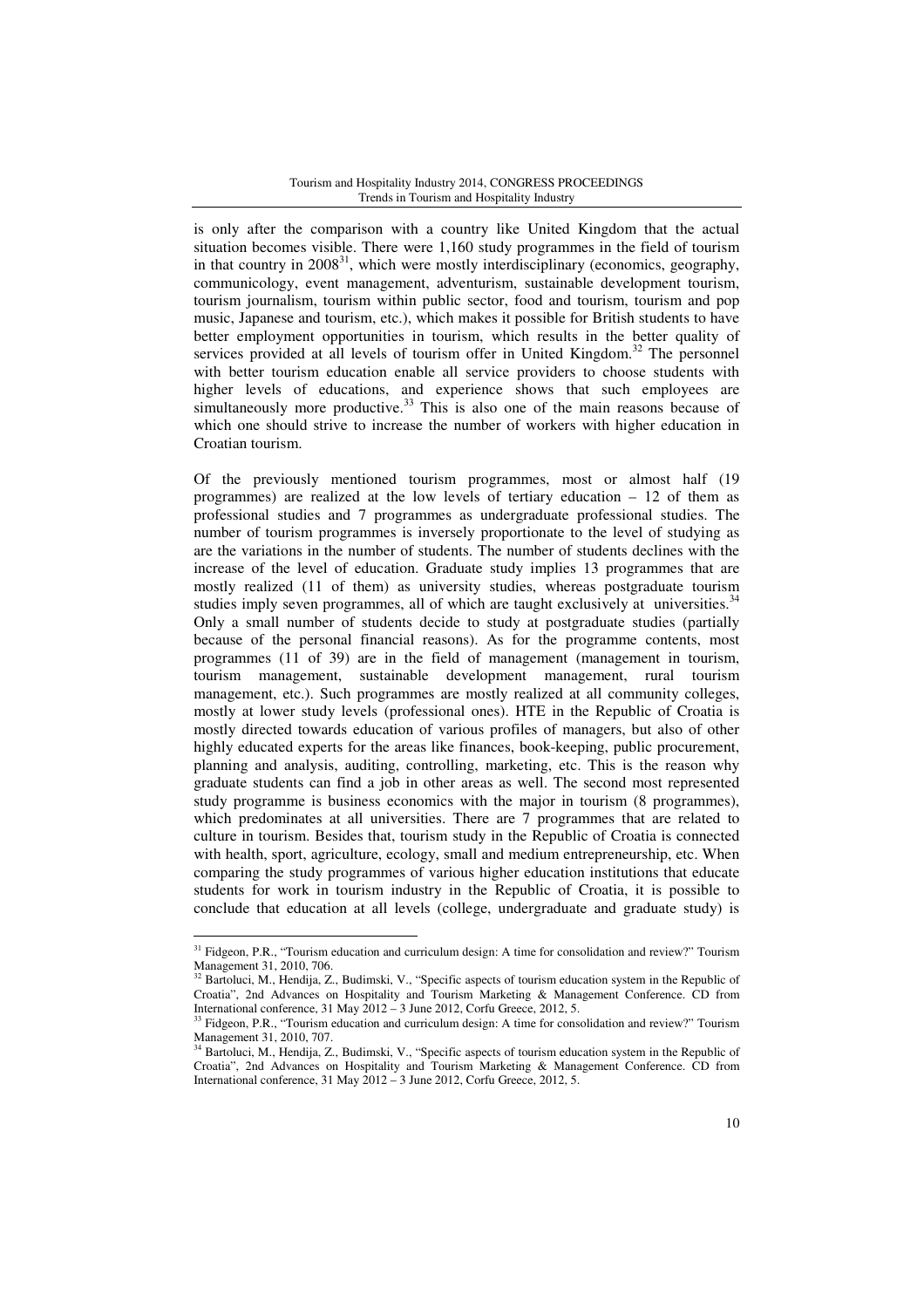provided mostly by faculties of economics. Further diversification of these programmes will make it possible to produce experts who will be able to meet the requirements of the very demanding tourism market.<sup>35</sup>

Upon implementing the Bologna process in Croatian higher education system, the mobility of students became possible, i.e. it became possible for the students to complete their undergraduate studies at one faculty and then continue their graduate study at some other faculty either in Croatia or abroad (the ERASMUS project at the Faculty of Economics & Business in Zagreb). Within the doctoral study at the Faculty of Economics & Business in Zagreb the students can go abroad to other universities through the student exchange, and the foreign students included in the Erasmus Mundus programme attend the doctoral study in tourism at the Faculty of Economics  $\&$ Business in Zagreb.<sup>36</sup>

HTE in Croatia is well organized because of a wide range of education opportunities at various levels of higher education. However, the shortcoming in this matter is that HTE programmes are not enrolled by many students. If the number of such students were greater, this would provide the improvement of personnel structure of those employed in Croatian tourism.

The conducted primary research regarding the quality of the tourism-oriented classes at various faculties showed the satisfaction of domestic experts, the subjects in this research, as regards: the number of faculties, which received a high average mark of 4.0, the quality of teaching staff that also received a high average mark of 3.9, as well as the quality of curricula that received the average mark of 3.8. Polytechnics fall behind universities in these indicators, one reason perhaps being the fact that they offer lower-level higher tourism-oriented education. It is interesting to analyse the structure of the marks for the quality of the teaching staff at faculties – unlike the teachers at secondary schools, the teaching staff at faculties received above-average marks (77% of the teaching staff received the marks of 5 and 4), which is presented in Figure 3.

<sup>35</sup> MTRC, Ministry of Tourism of the Republic of Croatia, Strategija razvoja turizma do 2020. godine. Bartoluci, M., Boranić-Živoder, S., Hendija, Z., Ivandić, N., Krešić, D., Marušić, Z., Telišman Košuta, N., Tomljenović, R., Trezner, Ž.: Čimbenici razvoja turizma u RH II: obrazovanje, suvremene tehnologije i inovacije, turističko posredovanje te marketing, promocija i imidž Hrvatske. Zagreb: Institut za turizam. 2011, 20.

<sup>&</sup>lt;sup>36</sup> Bartoluci, M., Hendija, Z., Budimski, V., "Specific aspects of tourism education system in the Republic of Croatia", 2nd Advances on Hospitality and Tourism Marketing & Management Conference. CD from International conference, 31 May 2012 – 3 June 2012, Corfu Greece, 2012, 6.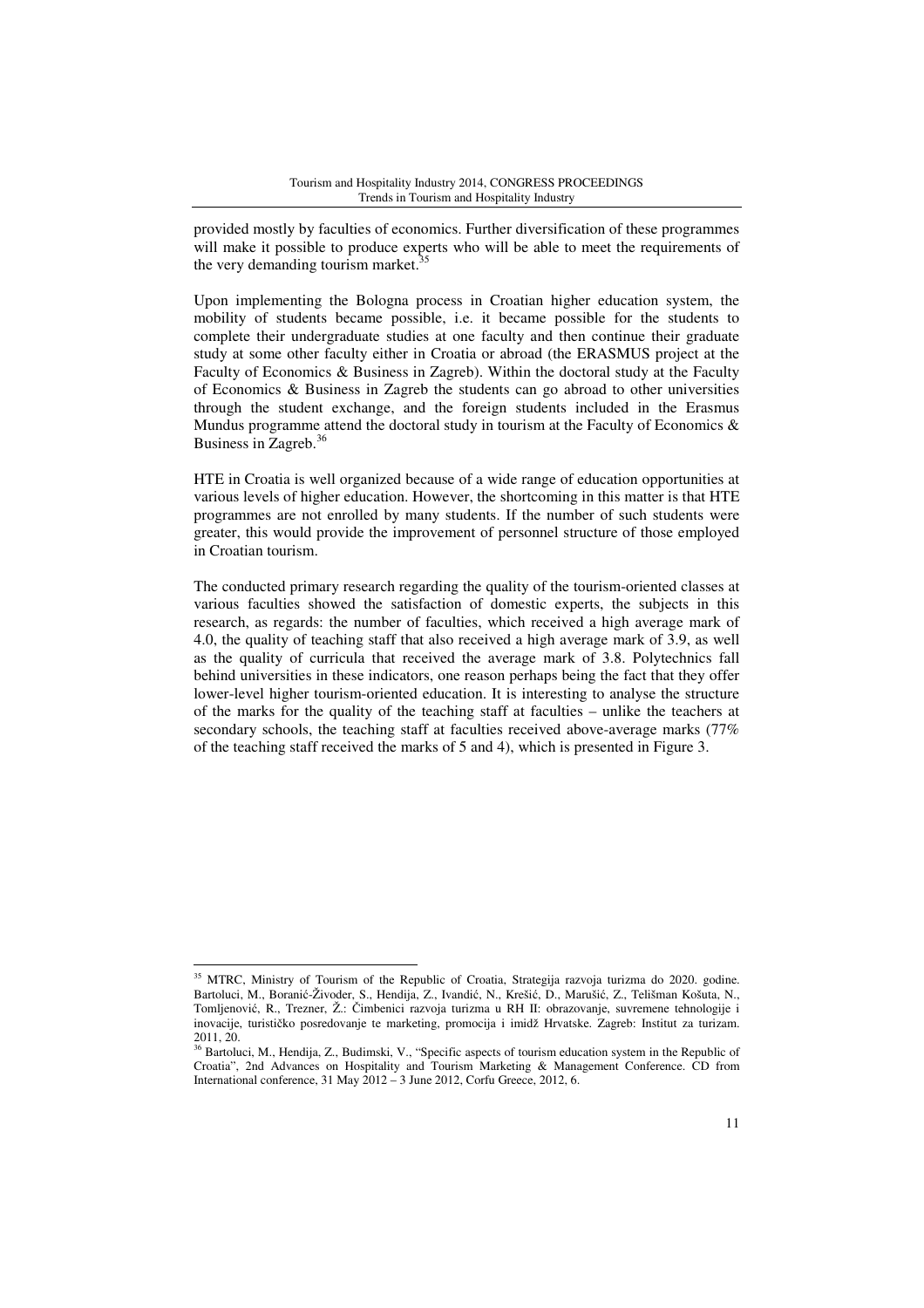



# Figure 3: **The evaluation of the quality of the teaching staff at the faculties at which tourism study programmes exist in the Republic of Croatia**

Source: authors, 2013, Zagreb

As was the case with secondary school teachers, practical training seems to be the main shortcoming of higher tourism education, which was confirmed by the outstandingly low average mark given to it by the experts (2.3). Their main criticism regarding this level of education related to the students' practical training in tourism. Here are some suggestions: Compulsory students' tours should be introduced; Connection with practical situations should be addressed; Students need more practical training; Students should participate in all jobs in tourism, as well as in catering and hotel management from the first year of study to be able to gain insight into the importance of the quality of services rendered; Students should participate more in project designs aimed at meeting the requirements of industry; More practical training is necessary; Practical experience of students should be provided during the tourist season when there are no classes at faculties; Business and faculties should be better connected; A stronger connection between business and HTE is necessary; Conditions should be created for better and more quality realization of practical training; Both the students and the teaching staff should have more contact with practice in tourism; Practice abroad should be compulsory; More practical training is necessary, particularly abroad; More concrete case analyses during practical training are necessary; A better and more intense practical training, etc.

Although the results of this analysis of HTE system for tourism purposes in the Republic of Croatia makes it possible to say that there are relevant institutions and quality personnel that participate in this education process, when employment be taken into account, then the lack of highly educated experts (university and polytechnic level) becomes evident for tourism purposes in practice. The quality of experts working in top-management positions in tourism is also unsatisfactory. Every third expert in this research stressed that Croatian tourism lacks educated managers (31%), which is presented in Table 2. Almost two thirds of the surveyed experts were of the opinion this structure was average (the mark of 3 was given by 54% experts), below average (the mark of 2 was given by 9% of the experts), although it should be noted that these personnel received somewhat better marks than those with a lower education level. This has confirmed the basic research hypothesis that in order to increase the quality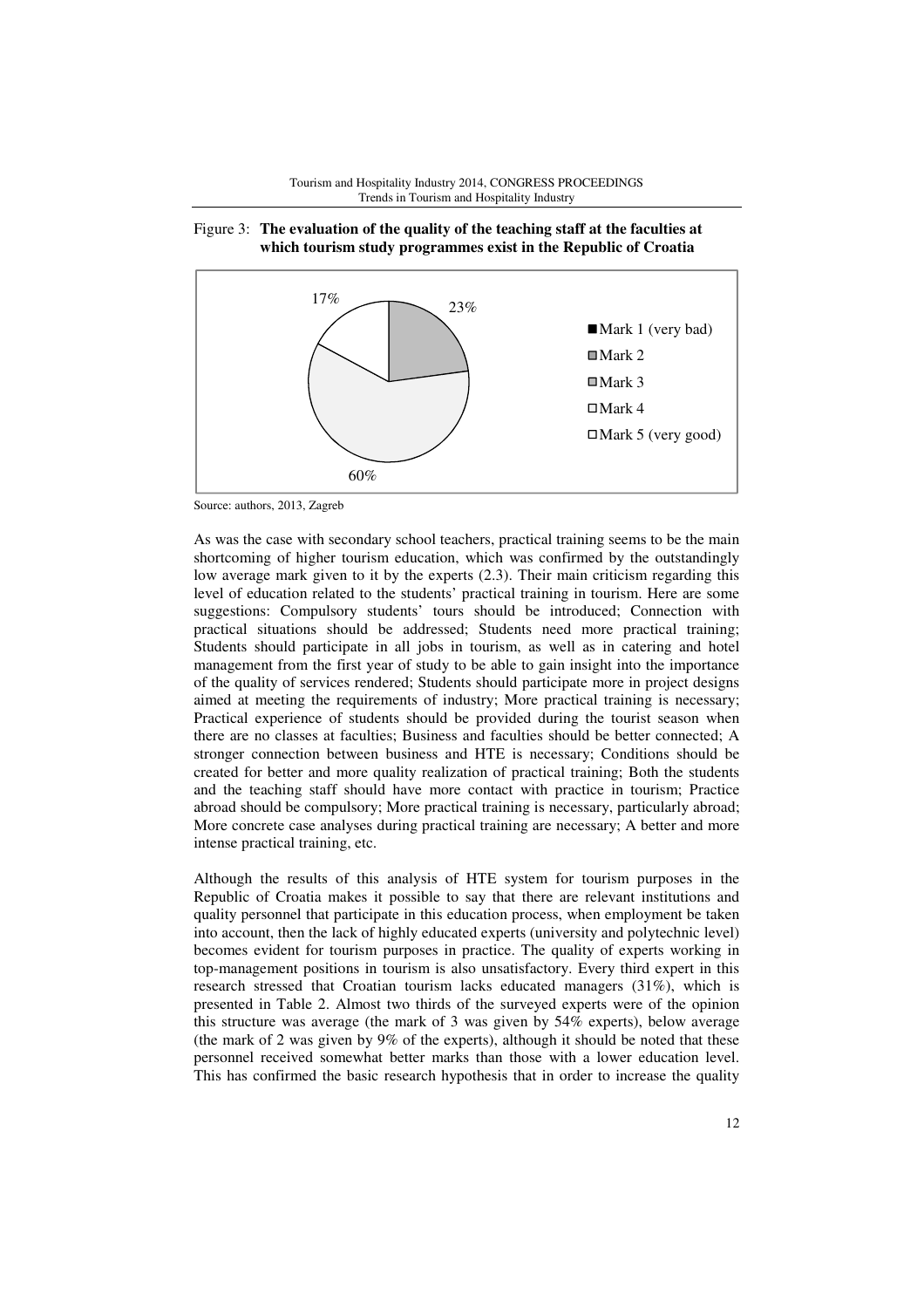and competitiveness of Croatian tourism, it is necessary to increase the share of highly educated experts in tourism.

| Table 2: The quality of the personnel at management positions in tourism and a |
|--------------------------------------------------------------------------------|
| sufficient number of managers in tourism in Croatia (in $\%$ )                 |

|                                                                          | Total number of answers $= 100\%$ |      |      |      |       |
|--------------------------------------------------------------------------|-----------------------------------|------|------|------|-------|
|                                                                          | Mark                              | Mark | Mark | Mark | Mark  |
|                                                                          | 5                                 | 4    |      |      |       |
|                                                                          | (very                             |      |      |      | (very |
|                                                                          | good)                             |      |      |      | bad)  |
| The quality of the personnel at<br>management positions in tourism in RC | 2.9                               | 34.3 | 54.3 | 8.5  |       |
| A sufficient number of managers in<br>tourism in the Republic of Croatia | 2.9                               | 14.3 | 51.4 | 20.0 |       |

Source: authors, 2013, Zagreb.

Croatia's accession to the European Union provided prerequisites for the improvement of HTE for tourism purposes: greater mobility of students and teachers was made possible, better scholarship opportunities were created, participation in international projects and the application for funding and encouragement programmes of the EU are now possible, scientific publications are encouraged, as well as professional symposia, research in tourism, etc.

Higher education has a special role in the development of a society because it creates personnel which are, by being more educated, more ready to encounter all development challenges of contemporary society – from using new technologies, the Internet, information, etc. Croatia follows the trend of developed countries in the world by increasing education opportunities for tourism purposes at the highest education level, and the diversification of such curricula enables the development of human resources that will be able to meet the requirements of the diversified tourism market.

# **CONCLUSION**

On the basis of the analysis of secondary data and the results of primary research it becomes evident that the chronic problem of Croatian tourism is connected with secondary education for tourism purposes, the more so because most of the people employed in Croatian tourism have secondary education. The quality of higher education for tourism purposes is significantly better; however, the number of such experts is not satisfactory and it should be increased, since they are the carriers of tourism development.

Still, how much attention is paid in Croatia to the improvement of the quality of human resources in tourism which are the key renderers of tourism services? There is no awareness that the competitiveness of Croatian tourism highly depends on people directly participating in tourism, however, it especially depends on people, who are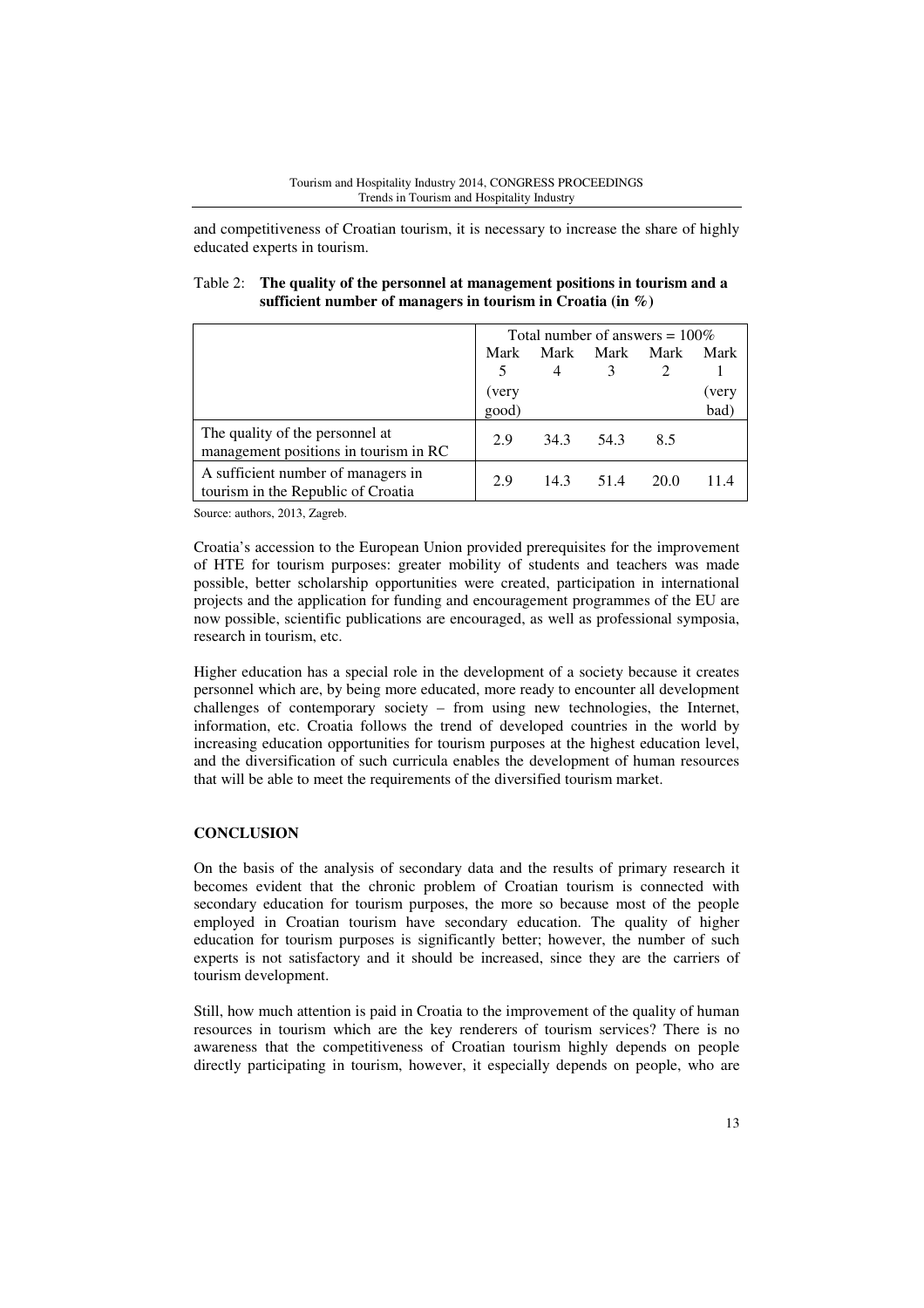indirectly connected with this economic activity, and their work quality. The primary research confirmed the hypothesis of this paper that to increase the quality and competitiveness of Croatian tourism it is necessary to increase the share of highly educated experts working in tourism. To be able to implement this recommendation, it is necessary to:

- change the image of tourism, increase the reputation of employment in tourism by pointing in media to the constant growth of demand for such experts, as well as to point to the advantages of employment in tourism for women, for the young people and for those with a lower education level, as well as to point to the opportunities to achieve additional income during high tourist season,
- improve all levels of education (from secondary school to higher education),
- provide possibilities of lifelong learning, as well as of the improvement and promotion of employees,
- provide international certificates for employees,
- observe the changes on the demand market (what guests want and expect), and constantly adjust the offer to market changes (follow the competition) – it is not enough to settle the current needs for workers, but it is crucial to bear in mind the future.

Based on everything stated above it is possible to conclude that a quality human factor has an irreplaceable role in sustainable tourism development of the Republic of Croatia.

### **REFERENCES**

- Avelini-Holjevac, I., "*Trideseta godišnjica visokog školstva za poslove u turizmu i hotelijerstvu u Opatiji".*  Turizam, 39(4), 1991, 118.
- AZZVO, Agency for Science and Higher Education, *Polazne osnove za mrežu visokih u*č*ilišta i studijskih programa u Republici Hrvatskoj,* Retrived: 10 January 2012 from: http://www.azvo.hr/., 2010. Bartoluci, M., *Upravljanje razvojem turizma i poduzetništva,* Školska knjiga, Zagreb, 2013.
- Bartoluci, M., Hendija, Z., Budimski, V., "*Specific aspects of tourism education system in the Republic of Croatia", 2nd Advances on Hospitality and Tourism Marketing & Management Conference.* CD
	- from International conference, 31 May 2012 3 June 2012, Corfu Greece, 2012.
- CBSa, Croatian Bureau of Statistics, *Statistical Yearbook of Tourism Statistics,* Zagreb, 2013.
- CBSb, Croatian Bureau of Statistics, *Tourism cumulative data, First Release,* Number 4.3.2/11. Zagreb. Retrived: 10 December 2013 from: http://www.dzs.hr/. 2013.
- CBS, Croatian Bureau of Statistics, *Statistical Yearbook of Tourism Statistics,* Zagreb, 2012.
- CEDEFOP, the European Centre for the Development of Vocational Training. *Trends and skill needs in tourism, Luxembourg.* Retrived: 10 Januray 2012 from: http://www.cedefop.europa.eu/etv/upload/ information\_resources/bookshop/472/5165\_en.pdf. 2005.
- Cooper, C., Hall, M., *Contemporary Tourism: An International Approach.* Elesevier, Butterworth-Heineman, 2008.
- Cooper, C., Shepherd, R., Westlake, J., *Educating the Educators in Tourism A Manual of Tourism and Hospitality Education.* World Tourism Organization and University of Surrey and Hospitality Education, Madrid, 1996.
- Costa, C., Carvalho, I., Cacador, S., Breda, Z., *Future higher Education in Tourism Studies and the Labor Market: Gender Perspectives on Expectations and Experiences"*, In: Prebežac, D., Schott, C., Sheldon, P. The Tourism Education Futures Initiative – Activating Change in Tourism Education. Routledge, London and New York, 2014, 193-213.
- Čavlek, N., Bartoluci, M., Prebežac, D., Kesar, O., *Turizam ekonomske osnove i organizacijski susta*v, Školska knjiga, Zagreb, 2011.
- Čorak, S., Tomljenović, R., *Prijedlozi za unapre*đ*enje srednjoškolskog obrazovanja za potrebe turizma u Hrvatskoj,* Institut za turizam, Zagreb, 2012.